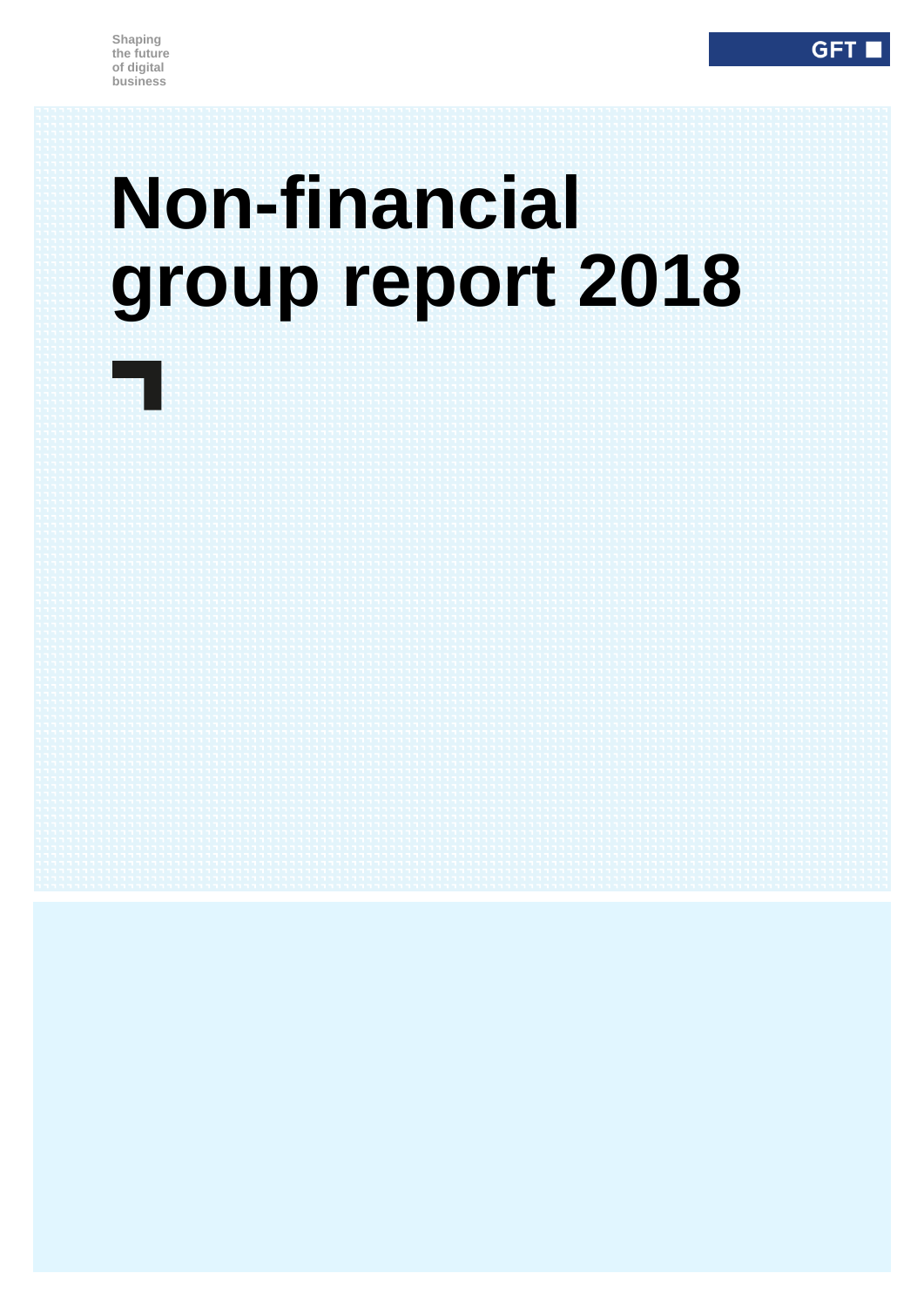#### **Shaping the future of digital business**

# **Contents**

|              | 1 The GFT Group                                                 | 3                |
|--------------|-----------------------------------------------------------------|------------------|
|              | 2 Sustainability in the GFT Group                               | $\boldsymbol{4}$ |
|              | 3 Employees                                                     | 6                |
|              | 4 Environment                                                   | 9                |
|              | <b>5</b> Social commitment                                      | 10               |
|              | <b>6</b> Respect for human rights                               | 12               |
| $\mathbf{7}$ | Compliance                                                      | 13               |
|              | 8 Limited Assurance Report regarding the separate non-financial |                  |
|              | corporate report                                                | 14               |

# **About this report**

In accordance with the German CSR Directive Implementation Act (CSR-Richtlinie-Umsetzungsgesetz – CSR-RUG), the following non-financial report pursuant to sections 315b and 315c HGB (German Commercial Code) in conjunction with sections 289c to 289e HGB, contains disclosures on environmental, employee and social matters, as well as on respect for human rights, and anti-corruption and bribery.

The report was prepared on the basis of the Global Reporting Initiative guidelines (GRI SRS, 2016). The GRI Content Index 2017 is available at [www.gft.de/sustainability.](http://www.gft.de/sustainability)

The data and information contained in this report relate to the financial year 2018 (1 January to 31 December 2018). The data provided in section 3 do not contain figures for the V-NEO Group, which has only been a consolidated member of the GFT Group since 1 August 2018. Moreover, the report should be read in conjunction with the combined management report and consolidated financial statements 2018. The corresponding documents are available at [www.gft.com/financialreports.](http://www.gft.com/financialreports) Unless stated otherwise, the data basis used for the non-financial indicators corresponds to the scope of consolidation for financial reporting; where the data basis only includes the five largest national companies by headcount (Brazil, Germany, Italy, Poland and Spain), which account for approx. 89% of the workforce, a note to this effect is provided.

KPMG AG Wirtschaftsprüfungsgesellschaft performed an independent limited assurance engagement on this non-financial report according to the assurance standard ISAE 3000 (Revised).

A key non-financial performance indicator for the GFT Group is the productive utilisation rate. Detailed information on this performance indicator is published in the combined management report for 2018 in the chapter 'Employees'.

The website links used in this document contain further information and are not a constituent part of this report. Exceptions are marked as such.

For ease of readability, we refrain from gender-specific duplicates in this document. There is no rating in it; all entries must be considered gender neutral.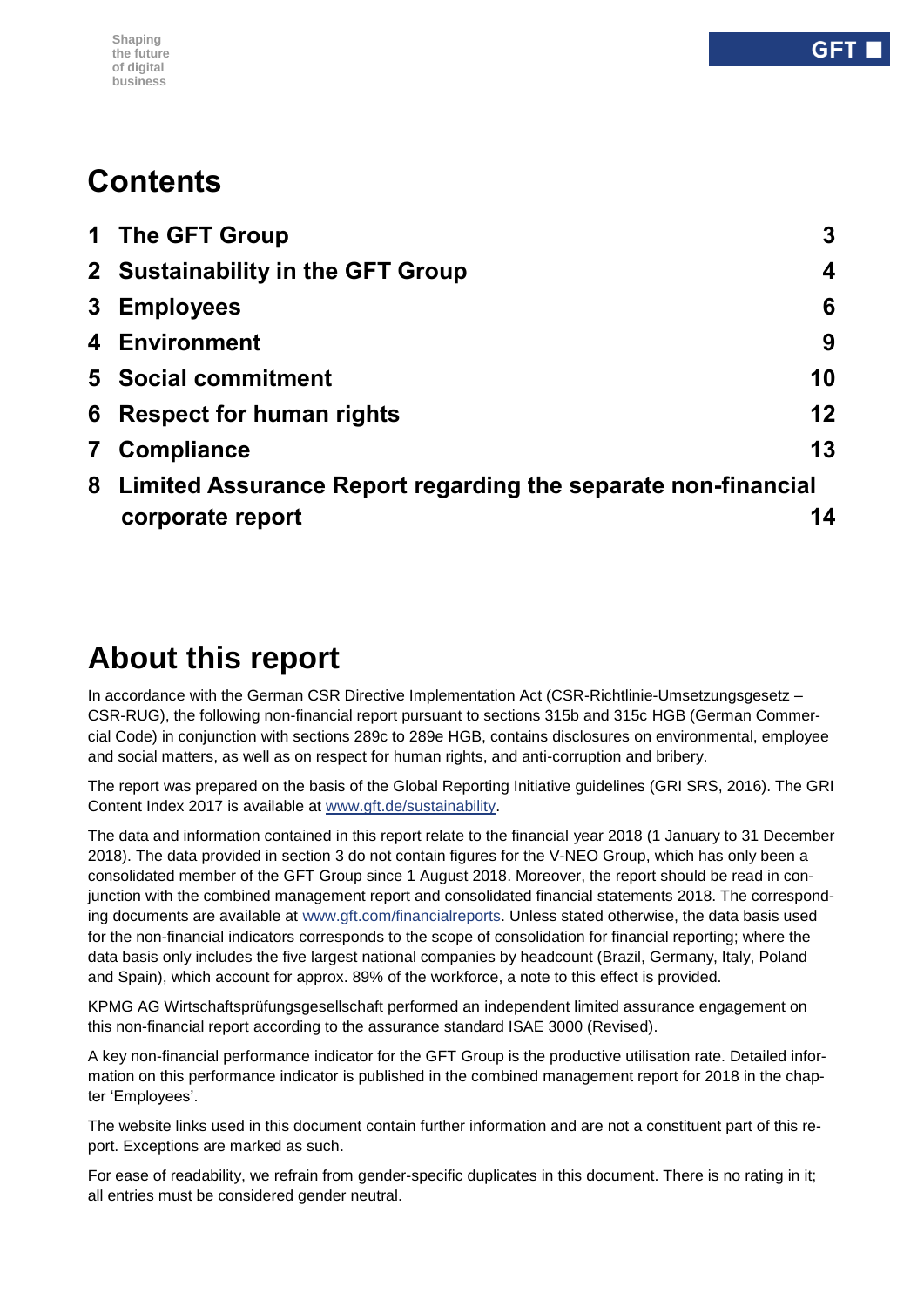# <span id="page-2-0"></span>**1 The GFT Group**

### **Business model**

The GFT Group accompanies the digital transformation of companies, mostly in the financial sector. Detailed information on the Group's business activities and business model is published in the combined management report for 2018 in the chapter 'Basic principles of the Group', available at [www.gft.com/financialreports.](http://www.gft.com/financialreports)

### **Adding value**

Our added value is based on the intellectual performance of our employees. Unlike the production of goods, for example, the development of our intangible assets is a process dominated by human interaction from start to finish. Mutual trust is therefore a central element. A significant proportion of our expertise is personrelated and cannot be simply or flexibly transferred.

As a service provider, we generate the majority of our value added ourselves. Our business model requires only very little use of raw materials. Our supply chain mainly comprises highly skilled IT freelancers to support our core business as well as services for business operations and investments in the IT infrastructure. We have the possibility of exercising influence in the selection of suitable service providers (e.g. environmental/social criteria, geographical proximity to our facilities). For the procurement of IT infrastructure, we take sustainability-related criteria into account, but only have limited opportunities to review our suppliers or influence their business practices due to the size and purchasing volumes of our company.

Creating tangible and measurable added value for our clients within long-term relationships based on mutual trust – this is our overriding objective. We see ourselves as a technology partner, i.e. our experts work on an equal footing with financial service providers worldwide. Our in-depth industry and technology expertise means that we not only fulfil requirements, but also think ahead of the game. Our organisational structures and processes are systematically aligned with the requirements of our client markets. How can added value be measured in real terms? In 2016, we developed a productivity measurement tool for a client in the financial sector, which not only allows regular and detailed analysis of all the services we provide but can also be transferred to other service providers.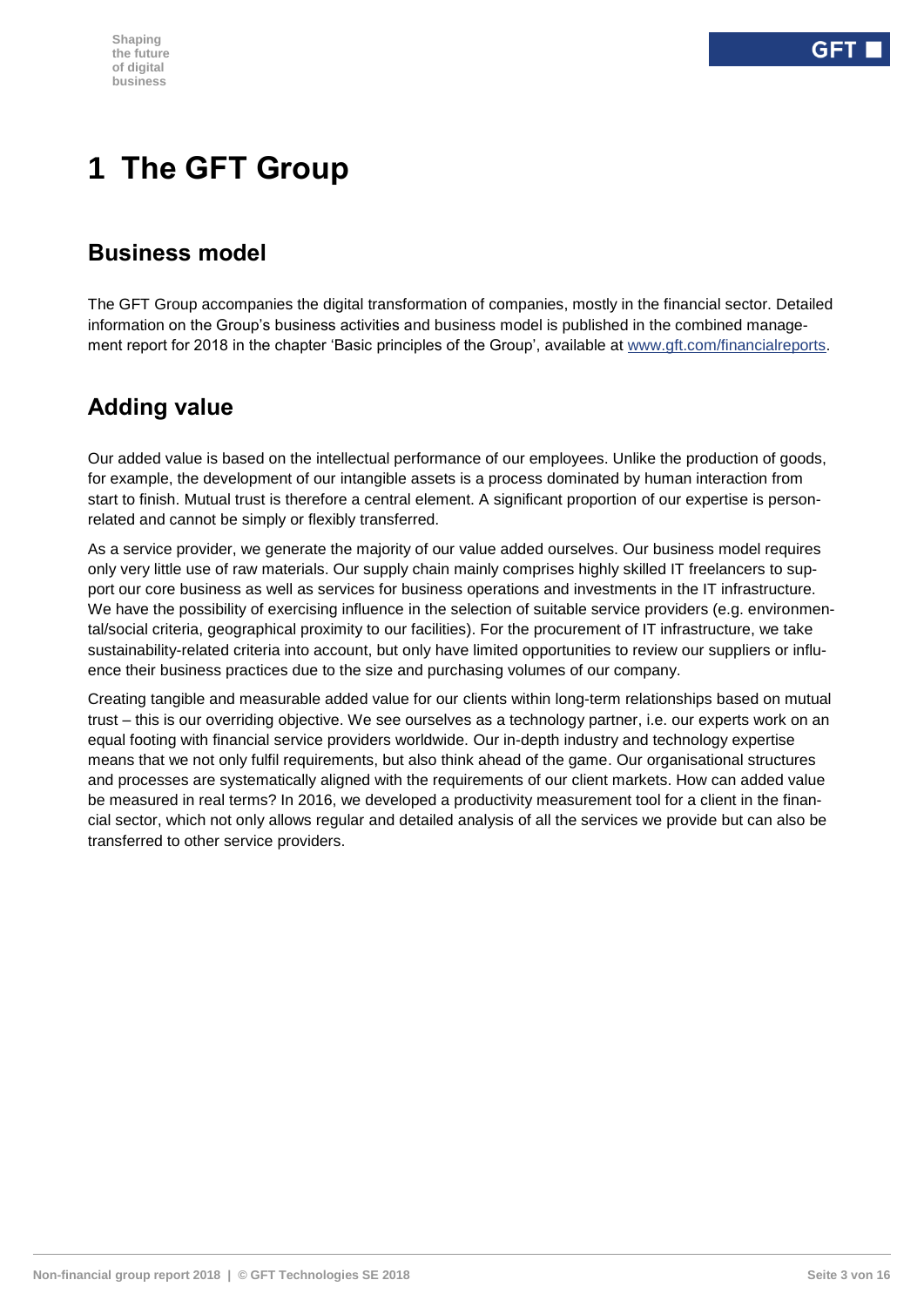# <span id="page-3-0"></span>**2 Sustainability in the GFT Group**

Corporate Social Responsibility (CSR) is the contribution we, the GFT Group, make to sustainable development. We therefore regard sustainability as an integral part of our business model and our corporate strategy. Sustainable management means for us:

- creating shared value for GFT, our stakeholders and society,
- protecting value by avoiding negative impacts on business as well as negative impacts of our business activities on society (non-financial risks).

'Responsibly shaping the digital future' – our **sustainability strategy** is a clear commitment to our stakeholders and society. It is derived from our vision to be the leading specialist for technology and innovation **in our selected markets**. The GFT Group's **understanding of sustainability** is anchored in our mission and our values. In 2018, we defined our understanding of sustainability:

- For us, sustainability means **achieving long-term profitable growth**.
- We can only be successful if we take due account of the needs and expectations of our **stakeholders**. The most important stakeholders are our clients, employees and shareholders, as well as our suppliers and partners.
- GFT 'produces' intangible assets: IT services. In this knowledge-based production process, the most important **resources** are our employees, our intellectual capital, and the trust placed in us by our stakeholders.
- We want to shape the digital transformation in a responsible and proactive manner. As a technology company, we assume a special responsibility for society: raising awareness in public discussions for the **safe and ethical use of information technologies**. We strive **to get young people excited about IT at an early stage** and want to help them explore their future prospects.
- We are committed to integrating **environmental responsibility** into our core business.

### **Organisational responsibility for sustainability**

The **Administrative Board of GFT Technologies SE**, as the highest management and control body of the GFT Group, and the **Managing Directors** are responsible for planning and implementing the GFT Group's CSR strategy and CSR-relevant guidelines. The Managing Directors define the Key Performance Indicators (KPIs) for sustainability aspects and monitor their progress. The **Global Risk Committee (GRC)** is responsible for risk management and the monitoring of non-financial risks. Below this, a CSR organisation with structured responsibilities has been created – assisted by a **global CSR team**.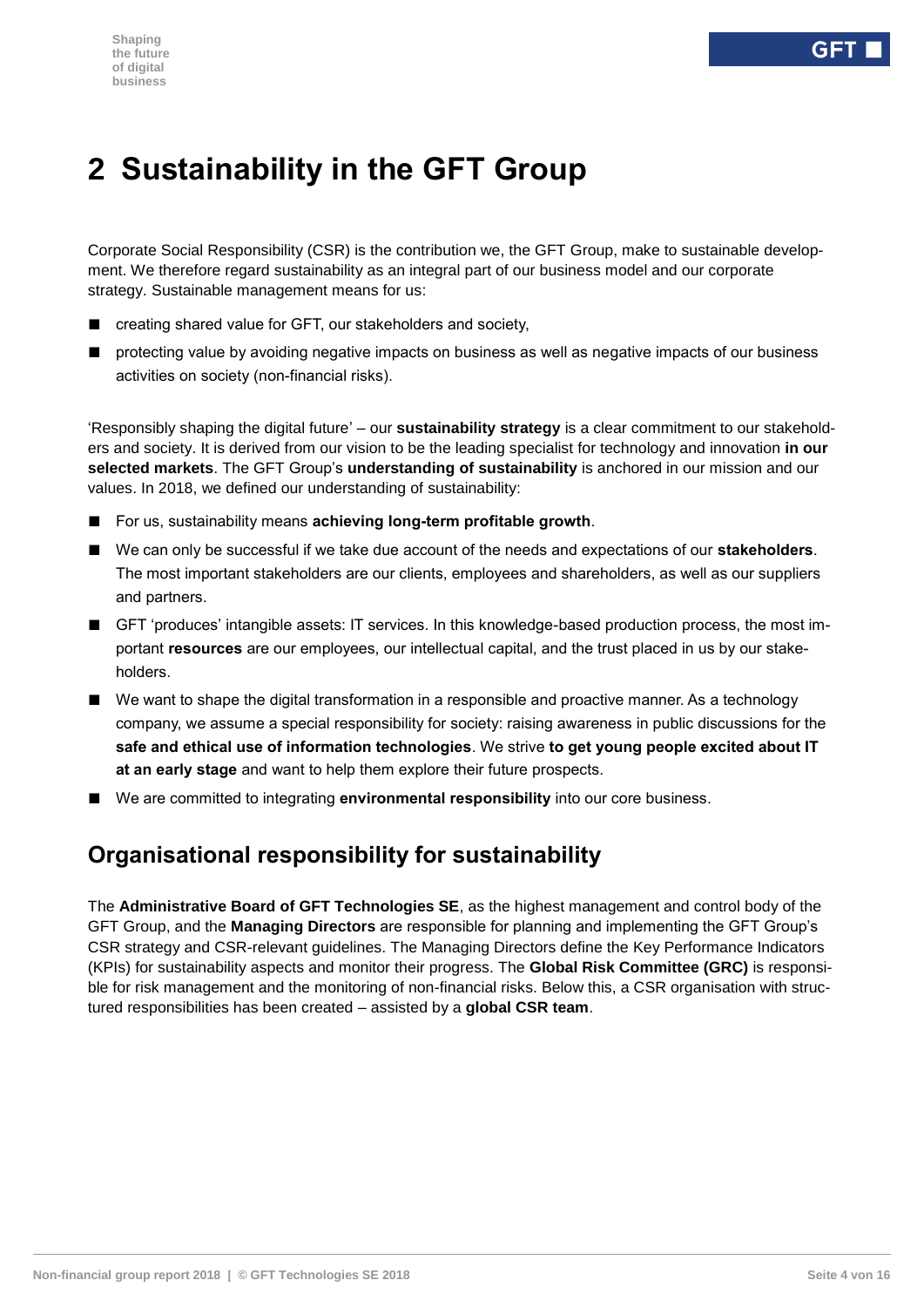### **Identifying the main non-financial aspects and risks**

In the reporting period, the materiality analysis conducted in 2017 was reviewed and expanded. The GFT Group and parts of the supply chain are assessed. We consider sustainability aspects to be material if they have a direct or indirect impact on the financial result, the Group's reputation and our corporate resources. We also consider the direct and indirect effects of our business activities on all selected sustainability aspects ('double materiality') within the meaning of section 289c HGB (German Commercial Code).

| Matters acc. to 289c HGB            | <b>GFT sustainability aspect</b>                                                               | GRI Standard (GRI SRS, 2016) |  |
|-------------------------------------|------------------------------------------------------------------------------------------------|------------------------------|--|
| <b>Environmental matters</b>        | Energy consumption                                                                             | 302                          |  |
| <b>Employee matters</b>             | Working conditions                                                                             | 403, 405                     |  |
|                                     | Remuneration                                                                                   | 102-36                       |  |
|                                     | Participation                                                                                  | 102-41, 102-43               |  |
|                                     | Training and education                                                                         | 404                          |  |
|                                     | Non-discrimination                                                                             | 406                          |  |
| <b>Social matters</b>               | Social commitment (digital education,<br>technological responsibility, charitable<br>projects) | No equivalent                |  |
| <b>Respect for human rights</b>     | Checking compliance with human rights                                                          | 412                          |  |
|                                     | Employee data privacy                                                                          | No equivalent                |  |
| Anti-corruption and bribery matters | Combating corruption                                                                           | 205                          |  |
|                                     | Fair competition                                                                               | 206                          |  |

A risk assessment was conducted for all significant sustainability aspects with regard to their probability of occurrence and the extent of any negative impact. The classification was made within the framework of the Group-wide risk management system. No reportable risks from sustainability aspects were identified in connection with our business activities or our business relationships. Detailed information on the GFT Group's risk management system is published in the opportunity and risk report of the combined management report 2018.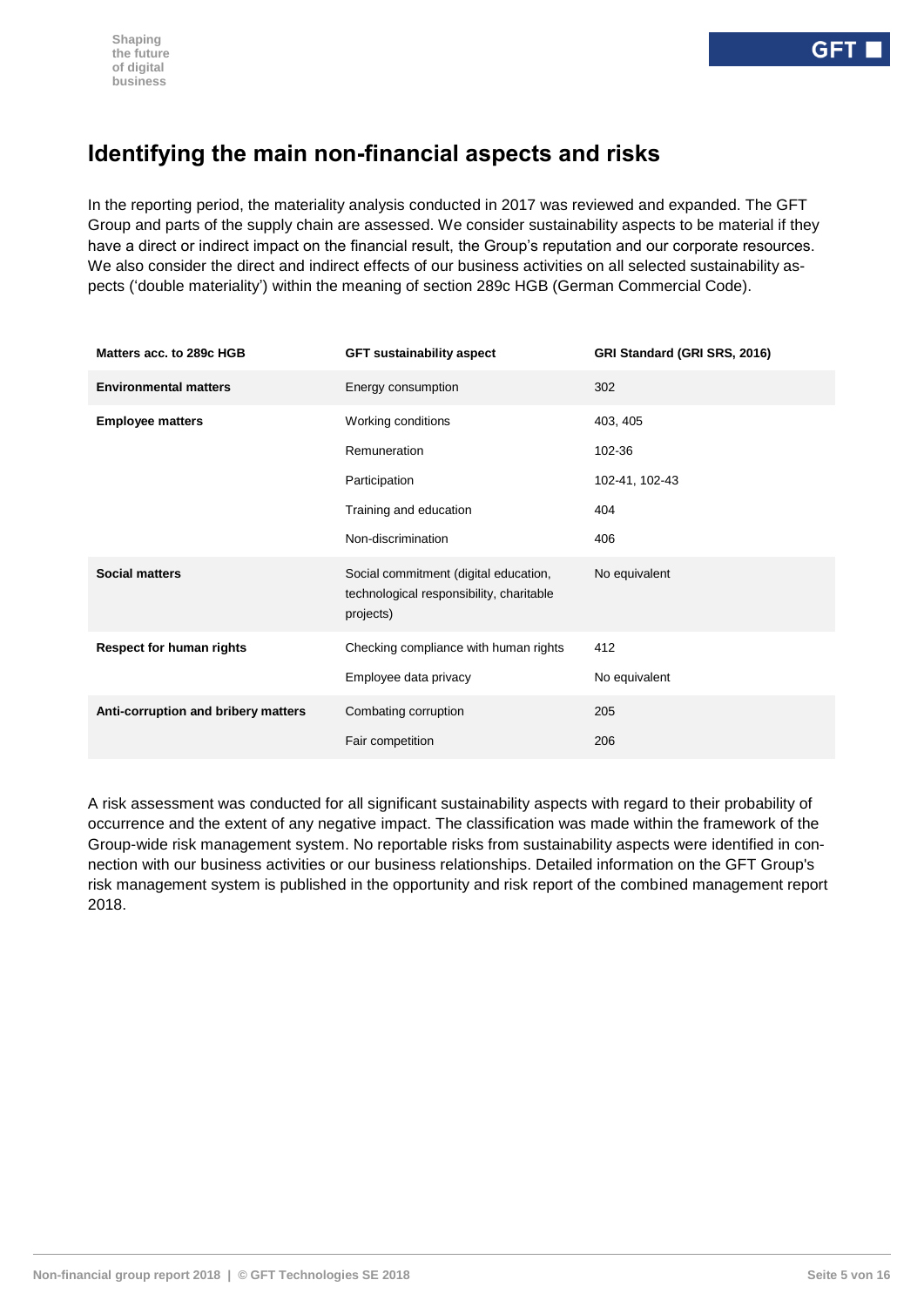# <span id="page-5-0"></span>**3 Employees**

The GFT Group's human resources (HR) strategy is derived from our corporate values and is geared towards long-term employment relationships. The ultimate goal of HR management is to convince potential employees that GFT is their employer of choice and to be an attractive employer for current employees. The focus here is on offering interesting as well as challenging activities and projects, an appealing work environment and an attractive remuneration package.

A key HR management tool is our biennial group-wide employee survey, last conducted in 2017. It gauges the most important aspects of working for the GFT Group from the point of view of its employees as well as their satisfaction with regard to working conditions, development opportunities, the work environment and leadership. The satisfaction results provide information about how employees perceive employer quality. The survey results are analysed with the aim of deriving specific improvement potential for each country and site in order to implement concrete measures. We regard the open feedback of our employees as an opportunity for development: the Group-wide performance management model introduced in 2018 as part of the 'Ready to Grow' employer branding campaign plays a significant role in these efforts. It is designed to replace the previous form of performance assessment conducted exclusively by superiors. The new, employee-oriented approach aims to encourage employees to develop their own personal and professional goals themselves in a continuous dialogue with their mentor (Individual Development Plan) and to reflect on their own performance and development in discussions with their colleagues (Multi-Source Group). In addition, each employee has the opportunity to make a contribution via other channels (a detailed overview is provided in the [non-financial Report 2017\)](https://www.gft.com/int/en/index/company/investor-relations/financial-news-and-reports/sustainability/).

### **Interesting activities and projects**

Digitalisation has always been our core business. As a technology partner for the financial services industry, we accompany clients throughout the digital transformation process with tailored IT solutions along their entire value chain. This environment offers our employees the opportunity to develop innovative IT solutions around the world based on cutting-edge technologies for a wide range of customer requirements.

#### **Innovation**

We believe that innovation and digital transformation are closely linked – like the strands of a helix. Innovation means disruption and change, for example through the use of new technologies. Transformation is continuous improvement, for example the modernisation of platforms or the modularisation of data architectures. Together, these two elements help pave the way to a successful future – strengthening our own long-term competitiveness and that of our customers.

The idea of co-innovation is particularly important for us. In close cooperation with clients, partners, start-ups and research institutes, our GFT experts develop ground-breaking prototypes and pilot applications for digital business models. A few examples from the past year:

- A banking app for blind [and visually impaired people](https://www.gft.com/de/de/index/unternehmen/newsroom/news/2018/innovative-bbva-app-fuer-blinde-menschen/) was developed in cooperation with our Spanish client Banco Bilbao Vizcaya Argentaria (BBVA)
- For the Italian banking group Crédit Agricole, we developed an award-winning finance app for young [people](https://www.gft.com/de/de/index/unternehmen/newsroom/news/2018/mit-bankme-lernen-jugendliche-den-umgang-mit-geld/) which helps teenagers learn a more responsible approach to finance.
- Together with Google, we presented our applications for the use of artificial intelligence (AI) in London: Artificial Intelligence – [Taking it to the next level.](https://cloudplatformonline.com/2018-artificial-intelligence-london.html)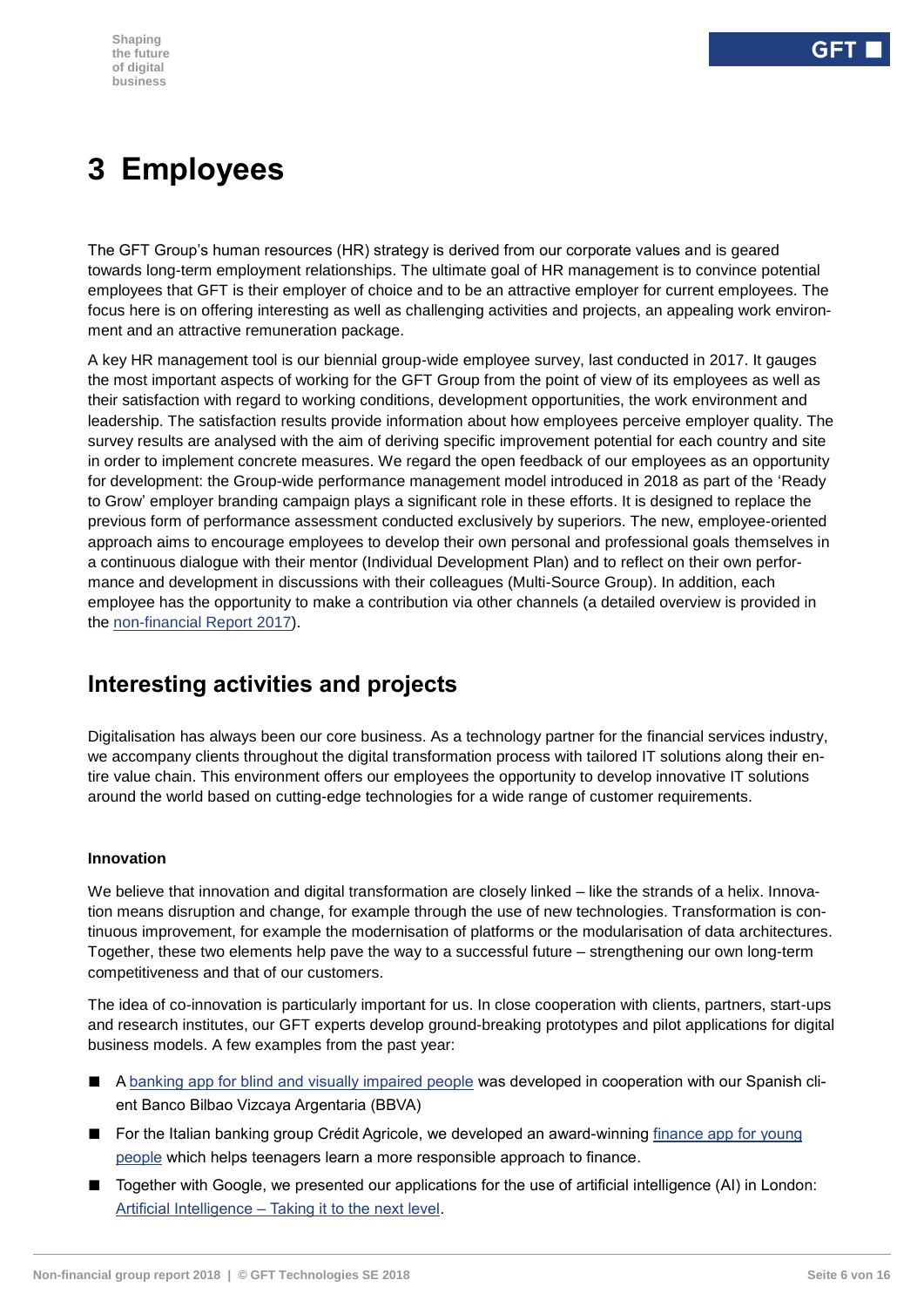#### **Awards**

Our aim is to provide clients with outstanding solutions that give them a competitive advantage. An important indicator of success in these endeavours are awards, certifications and top places in industry rankings. In 2018, these included:

- In cooperation with Deutsche Bank, GFT was honoured for its digitalisation project 'dbPalace Platform' in the 'Efficiency and Agility' category of the [IDC FinTech Rankings: Real Results.](https://www.gft.com/int/en/index/company/newsroom/press-releases/2018/gft-named-as-winner-in-2018-idc-fintech-rankings/)
- In the global IDC ranking of the top 100 technology consultants for the financial market, GFT defended its prior-year position and was ranked 41<sup>st</sup>.
- GFT was named a 'major contender' in the industry-acclaimed PEAK Matrix Assessment of the Everest [Group](https://www.gft.com/int/en/index/company/newsroom/news/2018/gft-recognised-as-major-contender-in-everest-groups/) in the field of IT outsourcing and digital services as one of the world's top 25 service providers for the finance sector.

#### **Continuous training and individual career planning**

Detecting and testing technology trends in order to translate them into marketable IT solutions at an early stage requires a high level of investment in the continuous training of our employees. Our wide range of training opportunities ensures that staff are always up-to-speed with the latest technologies, design principles and methods. The personal and professional career development of staff is accompanied by experienced mentors.

#### **Fair and transparent working conditions**

With its clearly defined job families (IT Professions, Consulting, Corporate Services) and experience levels (Skilled, Senior, Leader), our Group-wide career model ensures complete transparency. Approximately one third of 'Skilled' employees started their careers at GFT as graduates and young professionals. We attach great importance to a combination of mentoring from experienced colleagues and on-the-job training so that new employees are quickly integrated into projects and can take on independent work areas. The complexity of our international IT projects requires highly skilled and experienced specialists from the technology and finance sectors ('Senior'). At GFT, specialist and management careers are equivalent development paths. We have a broad understanding of leadership: in addition to comprehensive leadership functions, 'Leaders' may also have highly skilled tasks without responsibility for staff.

| Employee by job family        |                |      |                | <b>Employees by experience level</b> |                  |                |                   |                  |                |
|-------------------------------|----------------|------|----------------|--------------------------------------|------------------|----------------|-------------------|------------------|----------------|
|                               | 2018           | 2017 |                | 2018                                 |                  |                | 2017              |                  |                |
| Proportion of work force in % |                |      | in $%$         | <b>Work force</b>                    | thereof<br>women | thereof<br>men | <b>Work force</b> | thereof<br>women | thereof<br>men |
| <b>IT Professions</b>         | 83             | 82   | <b>Skilled</b> | 56                                   | 30               | 70             | 59                | 29               | 71             |
| <b>Consulting</b>             | $\overline{7}$ | 8    | <b>Senior</b>  | 36                                   | 23               | 77             | 34                | 24               | 76             |
| <b>Corporate Services</b>     | 10             | 10   | Leader         | 8                                    | 16               | 84             | 7                 | 13               | 87             |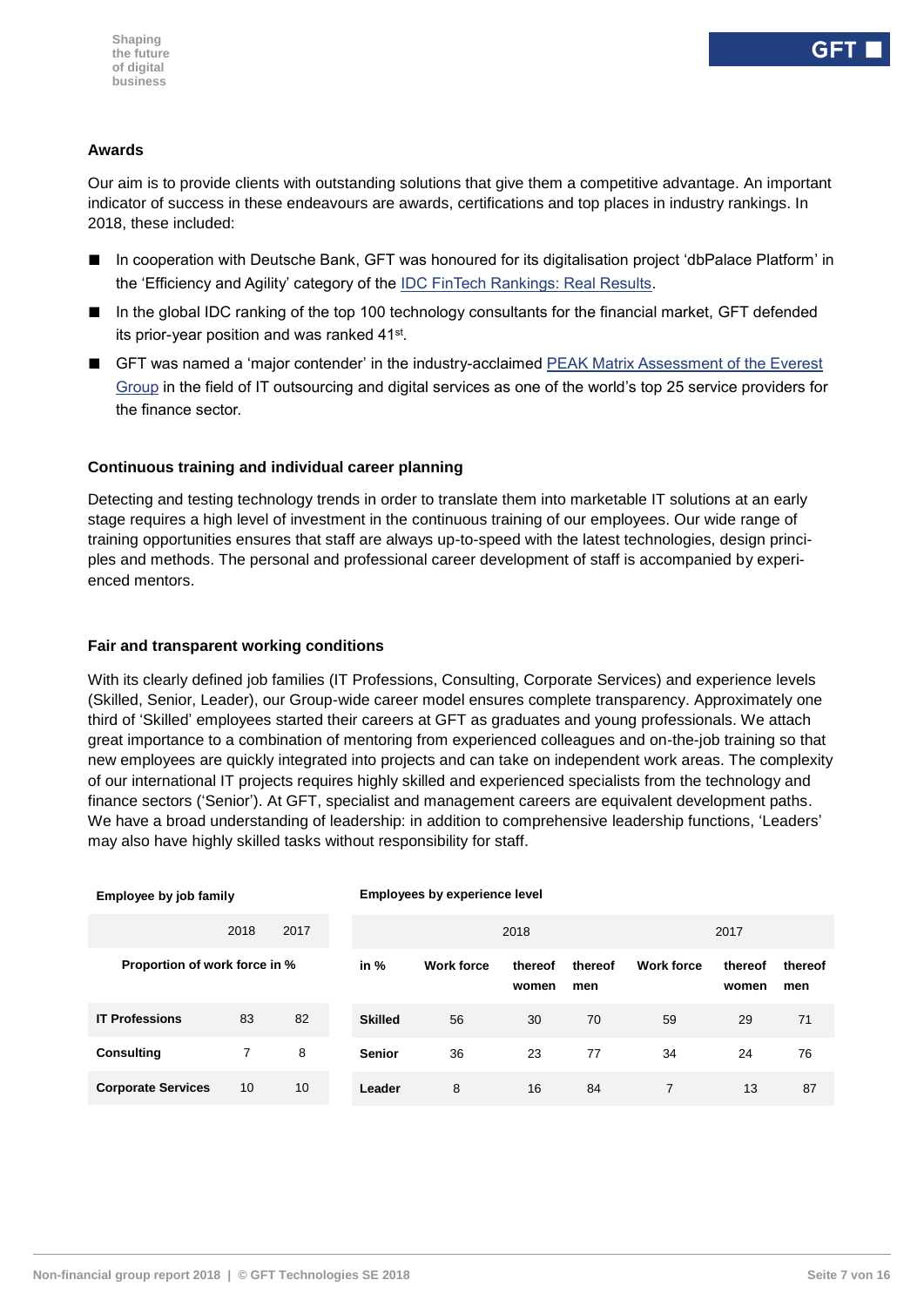### **Appealing working environment**

#### **Work-life balance**

We want to create attractive conditions for our employees. These include individual career planning that takes account of the employee's current life situation. With flexible working models and considerable flexibility in terms of time and location, we want to ensure that our employees can reconcile their professional and private lives. It is crucial that neither women nor men have to fear any interruption to their careers if they choose to take advantage of such offers as part-time work or working from home. In order to avoid disadvantages arising from reduced working hours, for example, no distinction is made between full-time and parttime work when calculating years of experience.

#### **Part-time work ratios in the GFT Group**

| in $%$                                                                                    | 2018 | 2017           | in $%$                                                             | 2018           | 2017 |
|-------------------------------------------------------------------------------------------|------|----------------|--------------------------------------------------------------------|----------------|------|
| <b>Proportion of entire work</b><br>force                                                 | 7    | 6              | <b>Proportion of all Leaders</b>                                   | 2              | 2    |
| thereof women                                                                             | 70   | 75             | thereof women                                                      | 57             | 57   |
| thereof men                                                                               | 30   | 25             | thereof men                                                        | 43             | 43   |
| <b>Proportion of female work</b><br>force (relative to the entire fe-<br>male work force) | 18   | 18             | Proportion of female Leaders (rel-<br>ative to all female Leaders) | $\overline{7}$ | 9    |
| Proportion of male work force<br>(relative to the entire male<br>work force)              | 3    | $\overline{2}$ | Proportion of male Leaders (rela-<br>tive to all male Leaders)     |                |      |

#### **Success factor diversity**

Diversity is not only an integral part of our corporate culture, but a decisive key to our success. The basis is mutual trust and respect – regardless of origin, gender, age, religion or hierarchy. In accordance with our Code of Conduct, we do not tolerate any form of discrimination, bullying or harassment. We raise awareness among our managers for issues such as cross-cultural skills and labour law. Moreover, employees can report any grievances to our complaints offices.

With an average age of 37 years (men: 37 years, women: 37 years; 2017: 36 years, women: 37 years, men: 36 years), the GFT Group has a young work force. However, this age profile varies in the individual countries: whereas younger employees and career starters dominate at our development centres, there is a relatively balanced age profile at our consulting locations.

**Development of the age profile of the GFT Group**

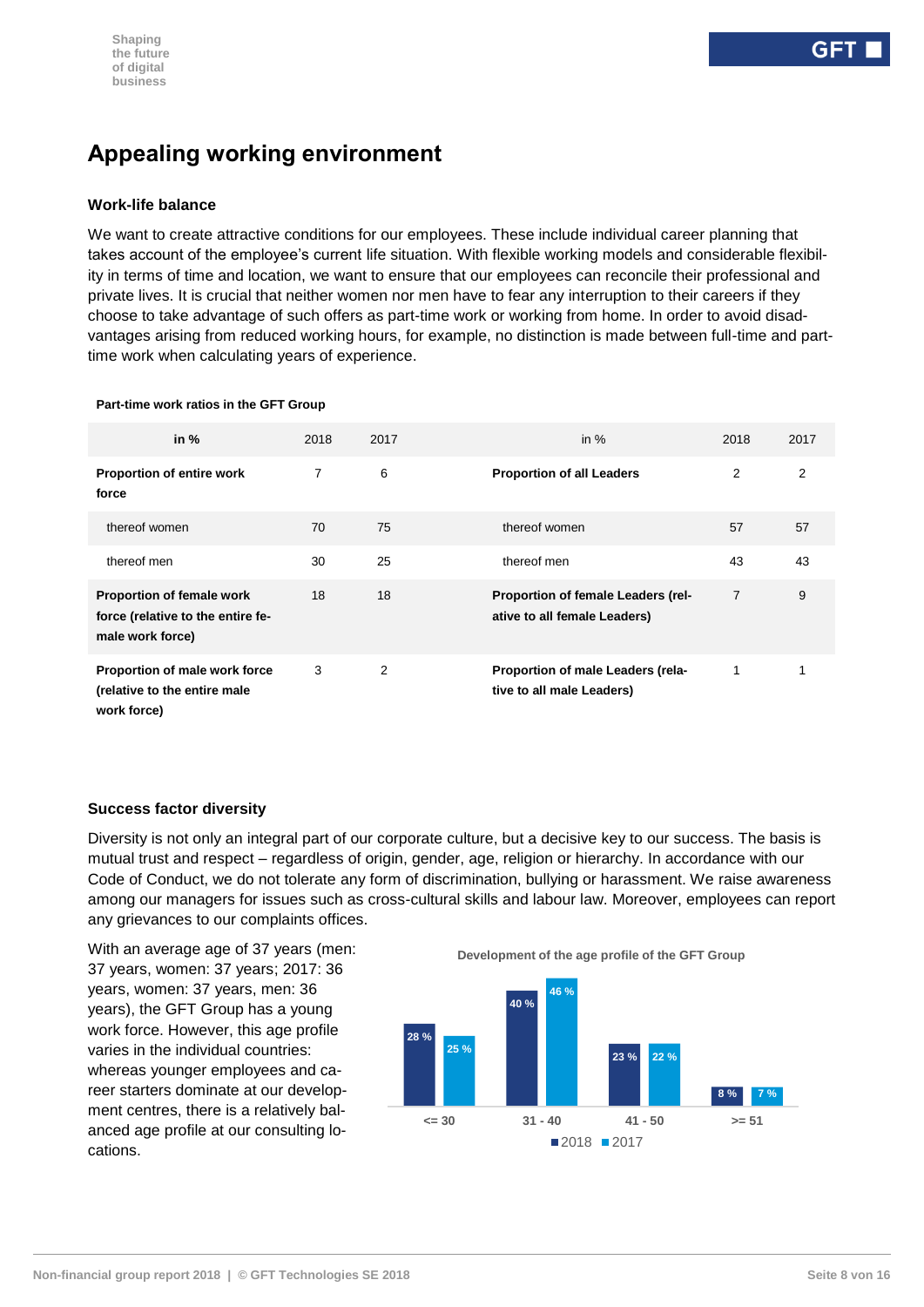**Women in the GFT Group**

The global GFT team comprises people of 64 different nationalities (2017: 66). The prospect of an international career is not only attractive for junior employees, there is also increasing demand for cross-border relocations. The Global Mobility Program introduced in 2018 offers employees support in this regard.

Women account for around one quarter of all our employees (26%, 2017: 26%).

| <b>Proportion of total</b><br>work force in % | 2018 | 2017 | <b>Proportion of female</b><br>work force in % | 2018 | 2017 |
|-----------------------------------------------|------|------|------------------------------------------------|------|------|
| <b>IT Professions</b>                         | 21   | 20   | <b>IT Professions</b>                          | 65   | 63   |
| <b>Consulting</b>                             | 32   | 32   | <b>Consulting</b>                              | 8    | 9    |
| <b>Corporate Services</b>                     | 71   | 72   | <b>Corporate Services</b>                      | 27   | 28   |

### **Attractive remuneration package**

Remuneration comprises basic salary as well as location-specific employer benefits. The remuneration amount depends on the particular activities, function and responsibility of the employee. In addition to qualifications and experience, we reward staff above all for their personal performance. In the financial year 2018, personnel expenses of the GFT Group amounted to €268.18 million (2017: €271.80 million).

# <span id="page-8-0"></span>**4 Environment**

In our CSR strategy adopted in 2018, we stated our commitment to integrating environmental responsibility into our business activities. GFT develops IT solutions; we have neither production facilities nor do we process any raw materials. There is only a minimal risk of negative ecological impacts from GFT Group's business model, its services and business relationships.

By improving the carbon footprint of our own operations, we aim to make a contribution to the United Nations SDG 13 climate protection measures. Our main focus is on energy consumption, more sustainable procurement and the active participation of our employees in the implementation of our environmental policy and in our operational environmental protection measures.

■ In the reporting period, a Group-wide **environmental quideline** was introduced which supplements existing internal guidelines (e.g. on procurement and business trips) with environmental aspects and makes compliance with defined environmental criteria mandatory. In the case of procurement, for example, the price, quality and environmental characteristics of procured goods and services are now given equal consideration. Business trips are to be limited to a necessary minimum. The decision as to what is regarded as necessary is at the discretion of the respective employees and their superiors.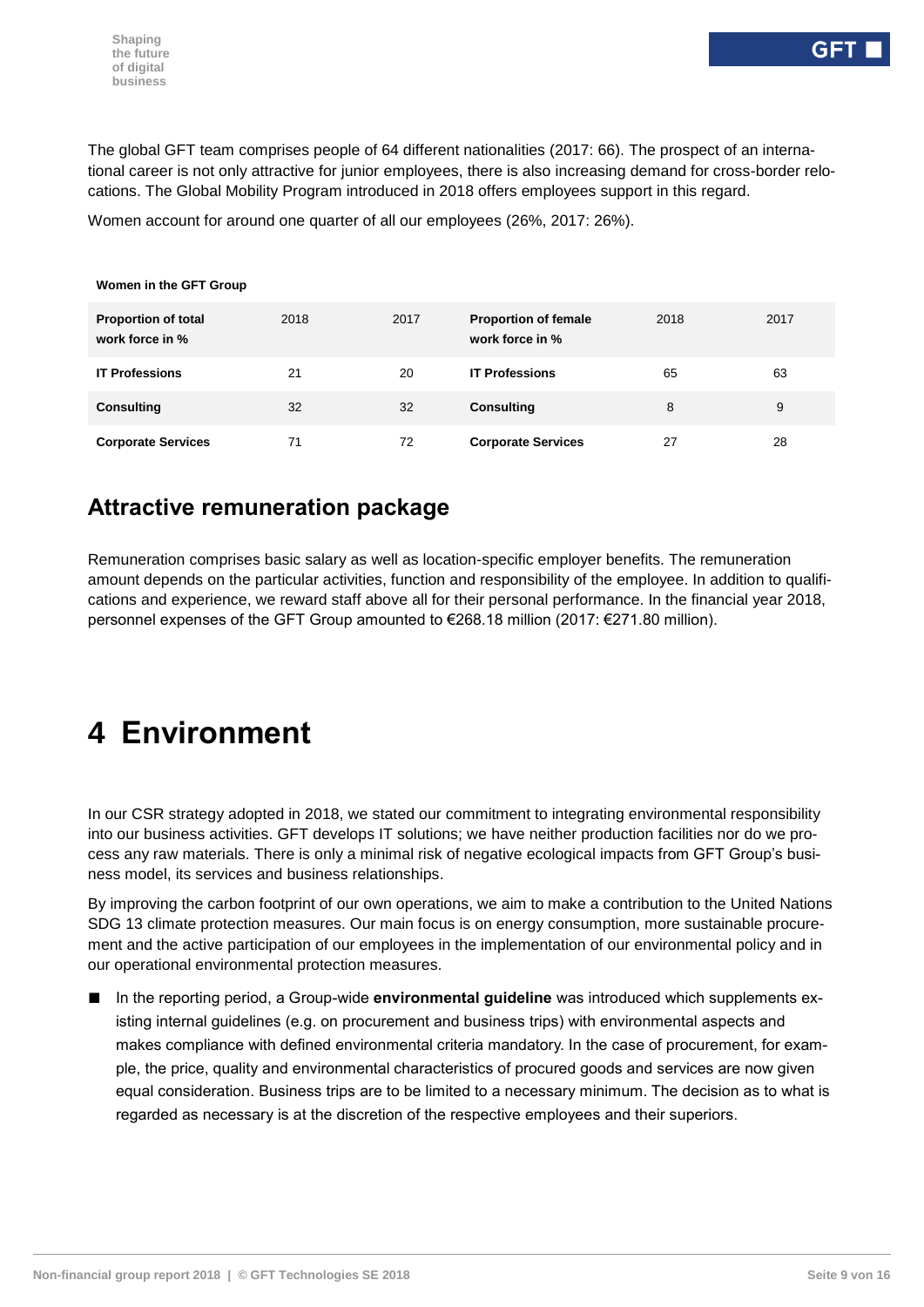- For the first time, the **energy consumption** of office buildings, IT infrastructure and business trips was determined (consumption data 2017). At the time of publishing this report, the consumption data for 2018 were not yet fully available and thus no concrete savings targets can be derived. The two data centres in St. Georgen and Sant Cugat, Spain, are used exclusively for the operation of our internal IT applications. We aim to reduce energy consumption by means of continuous consolidation and virtualisation.
- In order to raise awareness among employees for our **operational environmental protection** measures, Corporate Communications has called on all national companies to submit ideas and best practices for environmentally responsible behaviour in the office. The top 10 tips were presented in our employee newsletter and displayed on posters at our various offices ('Conscious acting in the workplace: reduce - reuse – reflect').

# <span id="page-9-0"></span>**5 Social commitment**

We support activities in the fields of technology development and education. Our memberships in various industry associations enable us to participate in the public debate on digitalisation.

### **Technological development and responsibility**

With the creation of new business models based on future technologies such as blockchain, cloud engineering, artificial intelligence (AI) and data analytics, GFT operates in a very dynamic and disruptive environment. We see ourselves as bridge-builders between technology and business – this self-image is already anchored in the company's DNA, as the name GFT stands for 'Gesellschaft für Technologietransfer' (Company for Technology Transfer). As part of the online consultation process for the German government's Key Points for a Strategy on Artificial Intelligence, we submitted our own statement.

At the same time, we see our corporate responsibility in technological impact assessment: we believe that the ultimate responsibility for decisions must lie with humans. Automated analysis and decision-making processes must be comprehensible and explainable. This is also required by the EU's General Data Protection Regulation which came into force in 2018 (Article 22 (1) 'Right not to be subject to a decision based solely on automated processing'). In the reporting period, we co-developed the prototype of a 'clear-box system' for assessing credit risks together with an Italian start-up. In this system, automated data (e.g. from credit ratings and risk classes) are supplemented by clearly defined rules (application of so-called logic learning machines, 'LLM algorithms') which makes decision-making more comprehensible and transparent. In late 2018, we adopted an internal guideline focusing mainly on data protection aspects. It is based on the 'Principles for Algorithmic Transparency and Accountability' of the ACM (Association for Computing Machinery, the world's largest professional association for computer scientists with more than 100,000 members).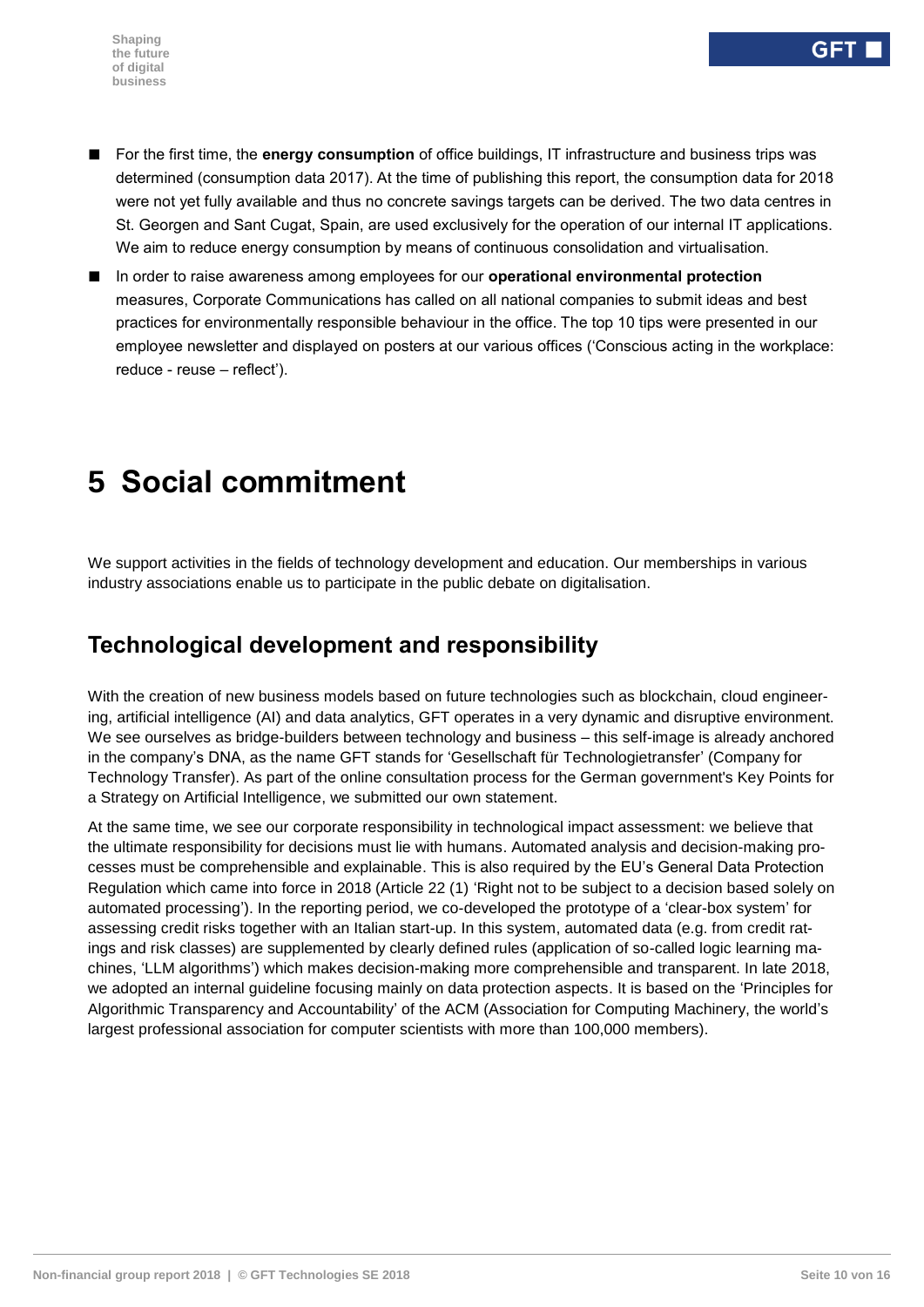In the reporting period, we participated in the following events:

- CODE n new.New Festival with the motto 'Intelligence X.0';
- [Digital Finance Conference,](http://www.banking-conference.de/) a conference on new business models, instant payments, digital identities and cloud services in the finance sector held by the Digital Association of Germany (Bitkom);
- Conference on [Artificial Intelligence in the Finance Sector,](https://www.managementcircle.de/uploads/tx_mcep_flyer/ki-banken.pdf) focusing on AI applications and methods for optimising business processes;
- GDPR [& ePrivacy: A Walk in the Shoes of the Data Subjects,](https://www.gft.com/de/de/index/unternehmen/events/2018/ds-gvo-eprivacy/) a GFT workshop on the rights of data subjects in connection with the new European data protection regulations with special consideration of new technologies (with the State Commissioner for Data Protection and Freedom of Information in Baden-Württemberg as speaker and approx. 100 participants);
- [Being Humans with Algorithms,](https://www.menschsein-mit-algorithmen.org/wp/) a symposium on the occasion of the 50th anniversary of the German section of the ACM with the aim of promoting social dialogue on how to deal with AI;
- Talent Festival in Mexico City (CDMX), a student hackathon organised by the social start-up [Laboratoria](https://www.laboratoria.la/en/impact) – the company's boot camp programme trains young women from poor backgrounds for a career in the tech industry;
- [Women TechMakers Madrid 2018,](http://wtm.gdgmadrid.es/) a Google programme that promotes the visibility of women in the technology industry through numerous events around the world;
- Corporate volunteering in the form of workshops on digital education at schools for the international youth foundation [Junior Achievement;](http://fundacionjaes.org/)
- [Global Female Leaders Summit,](https://www.globalfemaleleaders.com/) an annual business forum of the training institute Management Circle AG which networks female executives across industries and countries.

### **Education**

We strive to get young people interested in IT at an early stage. With university partnerships, various coding workshops, hackathons and participation in initiatives such as Girls' Day, we and our employees are committed to improving the future prospects of young people by promoting digital and entrepreneurial skills. We also highlight ways young people can enter the technology industry, for example via internships: in 2018, GFT's global team included 80 interns, trainees and students (2017: 65) – corresponding to 2% of our total workforce (2017: 1%).

### **Memberships**

- The Chairman of the Administrative Board, Ulrich Dietz, is Vice President of the Digital Association of Germany [\(Bitkom\)](https://www.bitkom.org/EN), which represents more than 2,500 companies of the digital economy.
- CEO Marika Lulay is a member of the Investment Committee of [main incubators;](https://main-incubator.com/en/home) this subsidiary of the Commerzbank Group, based in Frankfurt, supports visionary FinTech start-ups with equity capital, expert knowledge and infrastructure offerings. She is also engaged in an honorary capacity in the [Hochschulrat](https://www.h-da.de/hochschule/organisation/hochschulrat/)  [of Hochschule Darmstadt](https://www.h-da.de/hochschule/organisation/hochschulrat/) (University Council of Darmstadt University of Applied Sciences).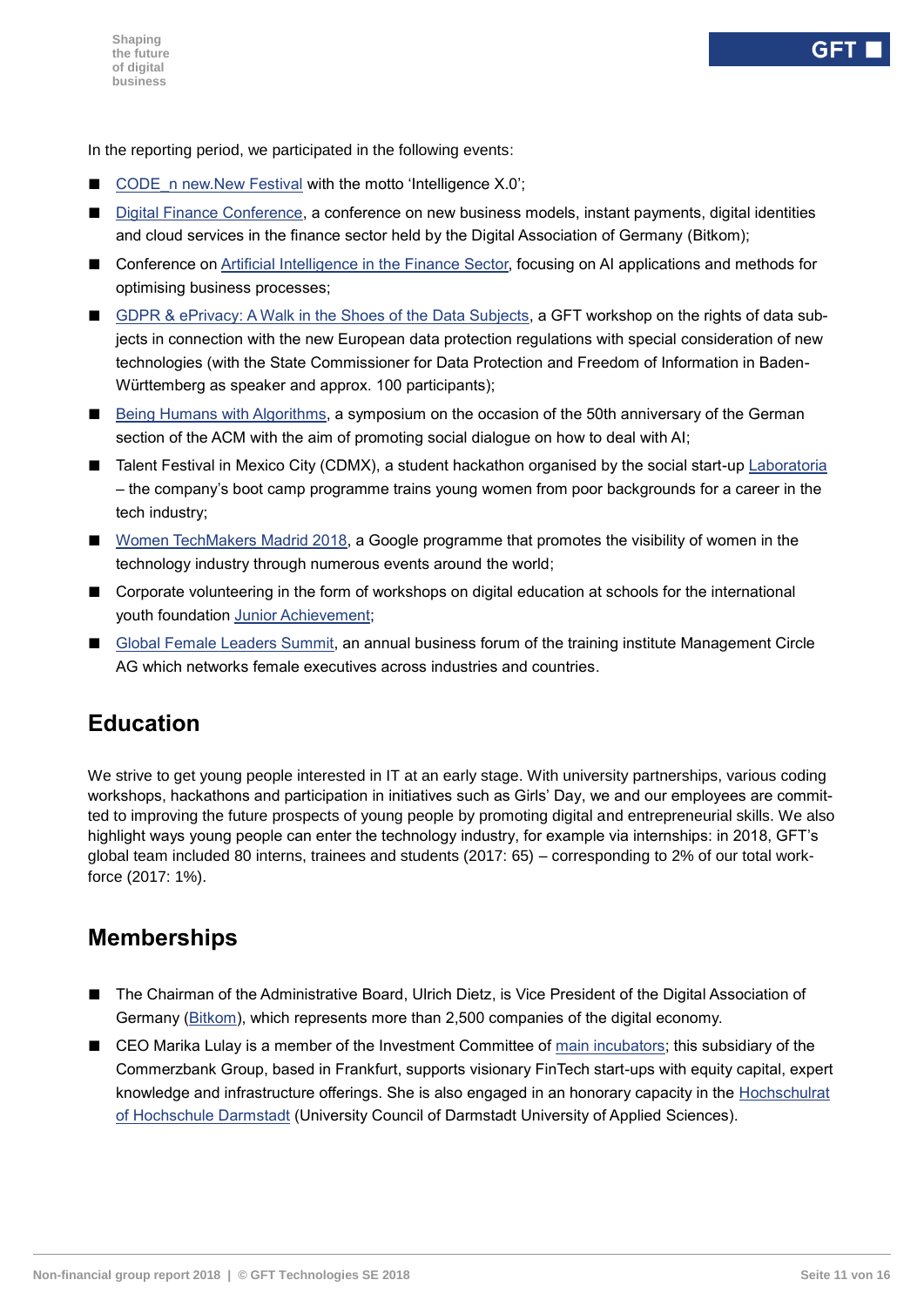- CFO Dr Jochen Ruetz is a member of the Ludwig Erhard [Foundation,](https://www.ludwig-erhard.de/) which is committed to the further development and strengthening of the social market economy through educational work, scientific publications and the promotion of public debate on the regulatory environment.
- Administrative Board member Maria Dietz is a member of the [Hauptverwaltung der Deutschen Bundes](https://www.bundesbank.de/de/bundesbank/hauptverwaltungen-filialen/bw/beirat)[bank in Baden-Württemberg](https://www.bundesbank.de/de/bundesbank/hauptverwaltungen-filialen/bw/beirat) (regional office of the German central bank in the state of Baden-Württem-berg). She is a member of the jury for the nationwide business game competition [Jugend gründet](https://www.jugend-gruendet.de/wettbewerb/jury/) and is a member of the University Council of [Hochschule für Technik Stuttgart.](https://www.hft-stuttgart.de/Hochschule/Organisation/Gremien/Hochschulrat/index.html/de)
- Associação Brasileira das Empresas de Tecnologia da Informação e Comunicação [\(Brasscom\)](https://brasscom.org.br/), the association represents Brazil's leading companies in the field of ICT services and infrastructure as well as research institutes and universities.
- Association of Business Service Leaders in Poland [\(ABSL\)](http://absl.pl/), the leading association for the service sector in Poland;
- Partner of the consortium [R3,](https://www.r3.com/ecosystem/) a cooperation of leading global financial institutions for the development of the distributed ledger technology Corda, which is tailored to the needs of the finance sector;
- <span id="page-11-0"></span>■ We are members of various local business and industry associations in numerous countries.

# **6 Respect for human rights**

We are committed to respecting the international human rights enshrined in the Universal Declaration of Human Rights.

Employees in the IT industry are usually highly qualified – this requires an academic degree and/or many years of professional experience and ensures that employees are largely independent in their choice of employer.

We were not made aware of any human rights violations in connection with our services during the reporting period.

The **Code of Conduct for Suppliers**, which already applied for suppliers in Germany, was adopted for the GFT Group in the reporting period and will be introduced at the largest locations as of 2019. Suppliers and service providers must meet the following obligations:

- Respect international human rights
- Forbid child labour
- Care for the health and safety of their employees
- Comply with legal obligations regarding the minimum wage
- Adhere to all other legal regulations

In the case of violations, we are entitled to terminate the business relationship immediately. We do not yet conduct supplier audits.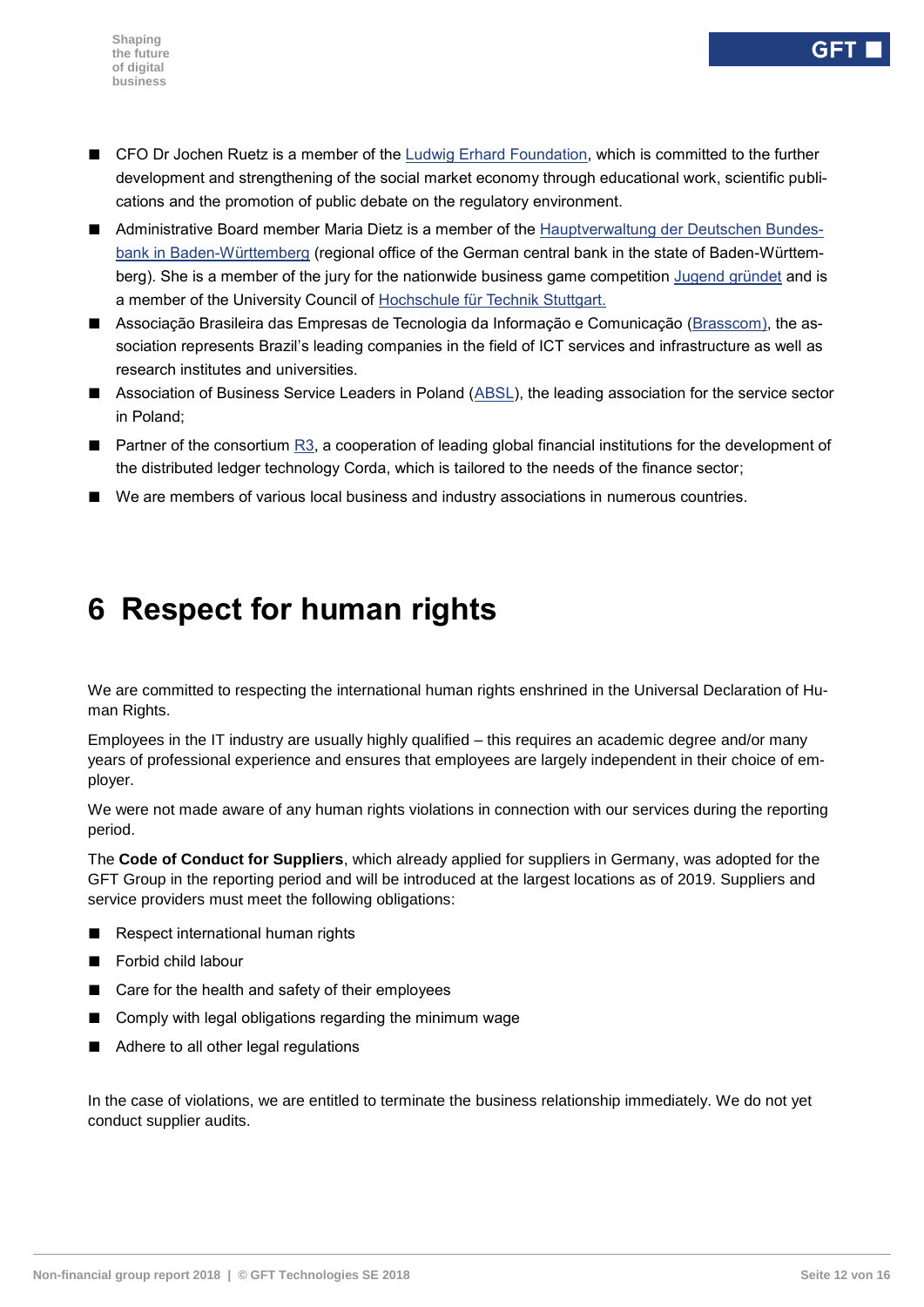# <span id="page-12-0"></span>**7 Compliance**

The GFT Group attaches great importance to responsible corporate management geared to creating sustainable value. The prerequisite for this is that our employees act in accordance with the law and in an ethically impeccable manner. The key ethical standards and rules of conduct valid throughout the GFT Group are laid down in our 'Code of Ethics & Code of Conduct'. With regard to bribery and corruption, we pursue a zero tolerance approach as explained in detail in our 'Anti-Bribery & Corruption Policy'. Both documents are available to all employees via the Intranet, translated into 6 languages, and are published in [German](https://www.gft.com/de/de/index/unternehmen/corporate-governance/compliance/#lang-switch) and [English](https://www.gft.com/int/en/index/company/corporate-governance/compliance/) on the company's website in the Compliance section.

The Compliance Management System of the GFT Group comprises the following levels of action: prevent, detect, react and improve. The Compliance Office reports directly to the Chief Financial Officer and is responsible for monitoring implementation. The Compliance Office continuously analyses the business structure, group size, areas of activity, regional orientation and many other aspects. On this basis, the potential compliance-related operational, legal and financial risks as well as reputational risks are assessed.

The Compliance Management System also serves to prevent corruption and bribery in order to facilitate fair competition. All sites are regularly checked for corruption risks and all relevant employees are trained by the Compliance Office. Employees are encouraged to report incidents or suspected misconduct. Various communication channels are available for this purpose. Since the end of November 2018, an Internet-based solution has also been available which enables GFT Group employees to provide anonymous information to the relevant department within the Group. For the time being, the Internet-based solution will not be available to employees in Germany due to a lack of agreement with the Group Works Council.

If there is any suspicion of misconduct, the Compliance Office leads the investigation efforts.

All new business partners and suppliers are subjected to a compliance-related due diligence process, taking a risk-based approach.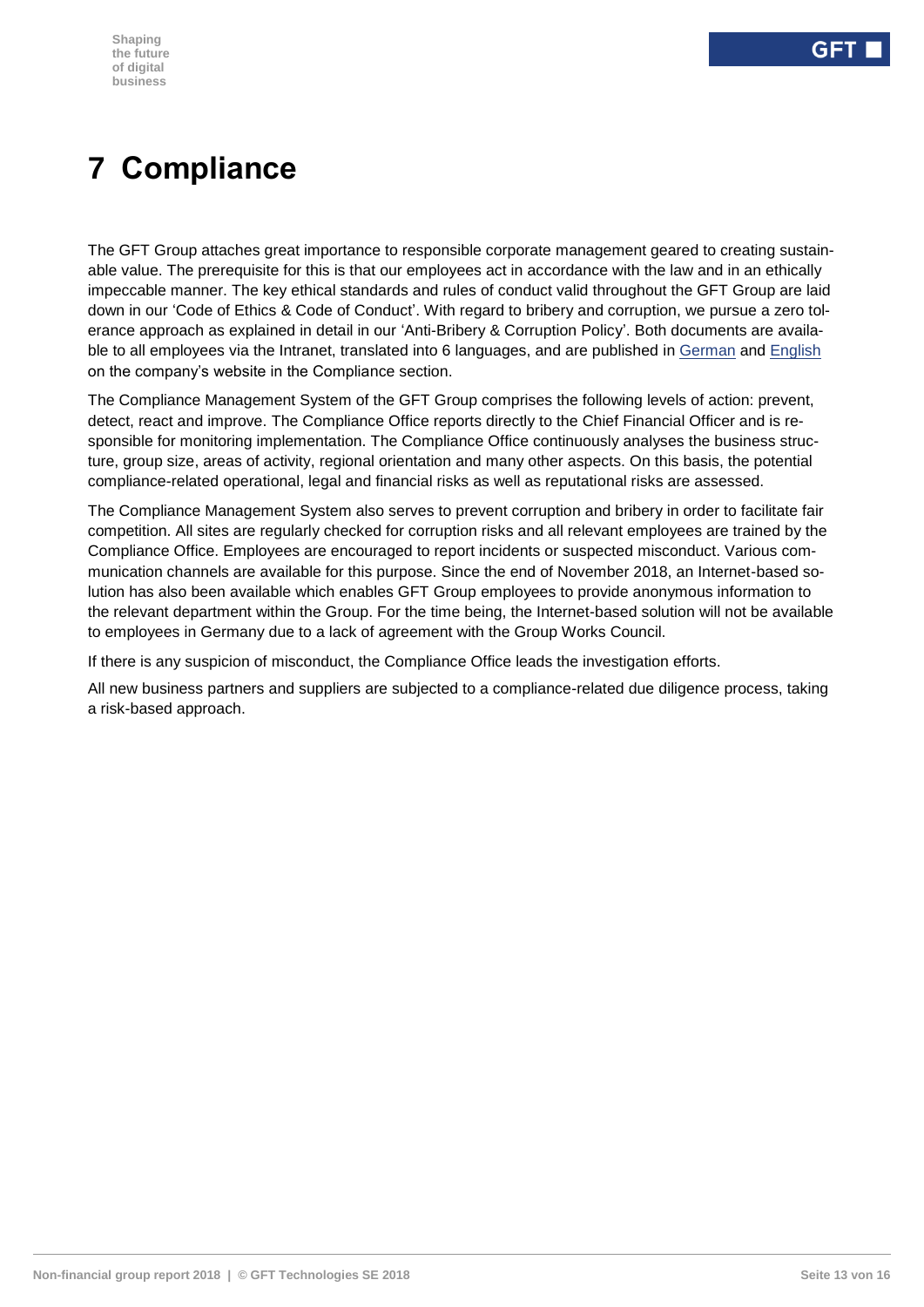# <span id="page-13-0"></span>**8 Limited Assurance Report of the Independent Auditor regarding the separate non-financial corporate report<sup>1</sup>**

#### To the Administrative Board of GFT Technologies SE, Stuttgart

We have performed an independent limited assurance engagement on the separate non-financial corporate report as well as the by reference qualified part of the combined management report "business model" and "employees" (further "report"), of GFT Technologies SE, Stuttgart, (further "GFT" or "company") according to §§ 315b, 315c inconjunction with §§ 289c to 289e HGB for the period from January 1 to December 31, 2018.

#### **Management's Responsibility**

The legal representatives of GFT are responsible for the preparation of the report in accordance with §§ 315b, 315c in conjunction with §§ 289c to 289e HGB.

This responsibility of the legal representatives includes the selection and application of appropriate methods to prepare the report and the use of assumptions and estimates for individual disclosures which are reasonable under the given circumstances.

Furthermore, the responsibility includes designing, implementing and maintaining systems and processes relevant for the preparation of the report in a way that is free of – intended or unintended – material misstatements.

#### **Independence and Quality Assurance on the Part of the Auditing Firm**

We are independent from the company in accordance with the requirements of independence and quality assurance set out in legal provisions and professional pronouncements and have fulfilled our additional professional obligations in accordance with these requirements.

Our audit firm applies the legal provisions and professional pronouncements for quality assurance, in particular the Professional Code for German Public Auditors and Chartered Account- ants (in Germany) and the quality assurance standard of the German Institute of Public Audi-tors (Institut der Wirtschaftsprüfer, IDW) regarding quality assurance requirements in audit practice (IDW QS 1).

#### **Practitioner's Responsibility**

1

Our responsibility is to express a conclusion based on our work performed of the report with-in a limited assurance engagement.

We conducted our work in accordance with the International Standard on Assurance Engagements (ISAE) 3000 (Revised): "Assurance Engagements other than Audits or Reviews of Historical Financial Information" published by IAASB. This standard requires that we plan and perform the assurance engagement to obtain

<sup>1</sup> Our engagement applied to the German version of the separate non-financial corporate report. This text is a translation of the Independent Assurance Report issued in German, whereas the German text is authoritative.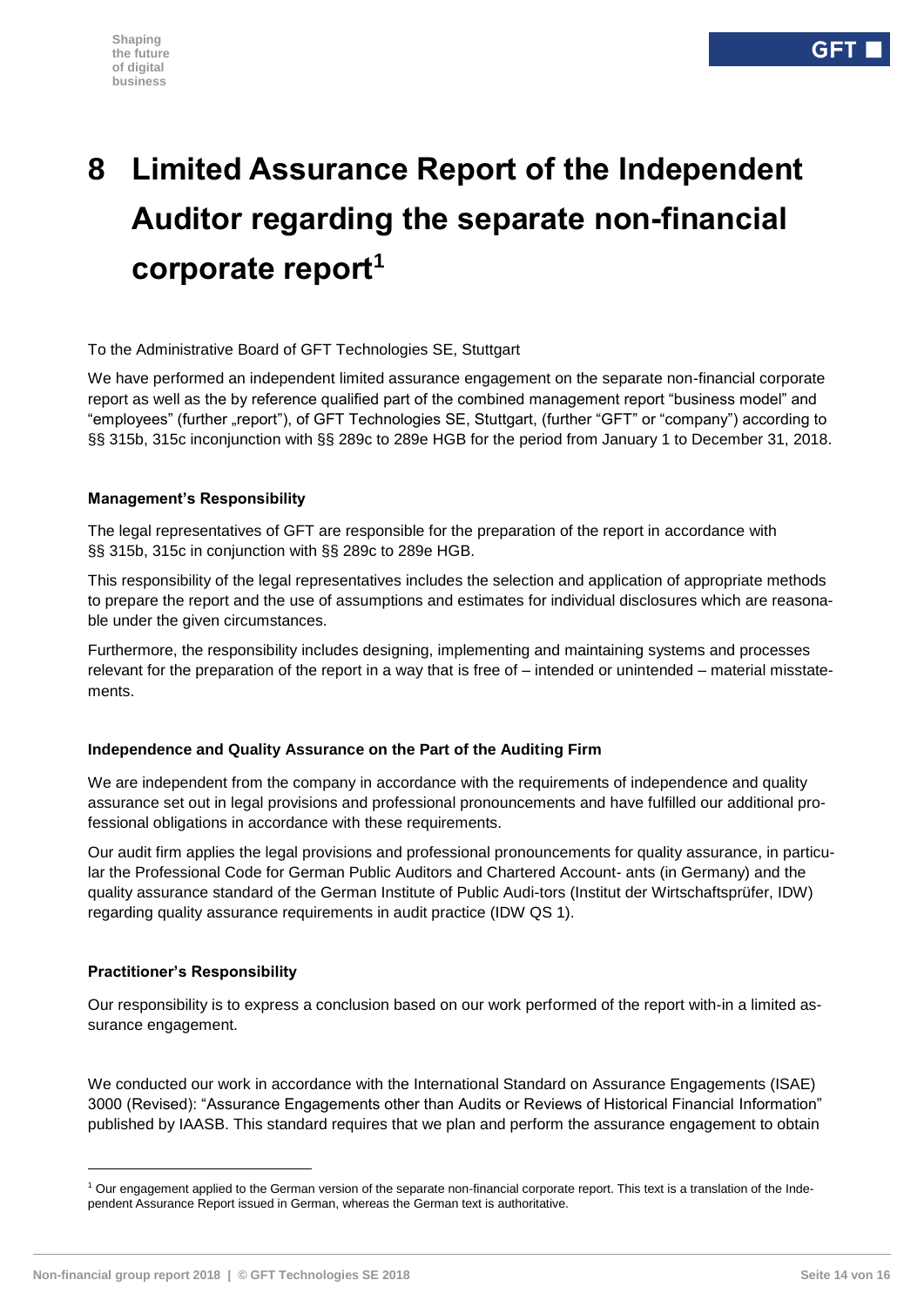limited assurance whether any matters have come to our attention that cause us to believe that the report for the period January 1 to December 31, 2018, has not been prepared, in all material respects in accordance with §§ 315b and 315c in conjunction with §§ 289c to 289e HGB. We do not, however, issue a separate conclusion for each disclosure. In a limited assurance engagement the evidence gathering procedures are more limited than in a reasonable assurance engagement and therefore significantly less assurance is obtained than in a reasonable assurance engagement. The choice of audit procedures is subject to the auditor's own judgement.

Within the scope of our engagement, we performed amongst others the following procedures:

- Inquiries of personnel at corporate level who are responsible for the materiality analysis to get an understanding of the process for identifying material topics and respective report boundaries for GFT
- A risk analysis, including a media research, to identify relevant information on GFT's sustainability performance in the reporting period
- Evaluation of the design and implementation of the systems and processes for the collection, processing and control of disclosure on environmental, employee and social matters, respect for human rights as well as combatting corruption and bribery matters, including the consolidation of quantitative data
- Inquiries of personnel who are responsible for determining disclosures on concepts, due diligence processes, results and risks, the conduction of internal controls and consolidation of the disclosures
- Evaluation of selected internal and external documents
- Analytical evaluation of data and trends of quantitative disclosures which are reported by all sites on corporate level
- Assessment of the overall presentation of the disclosures

#### **Conclusion**

Based on the procedures performed and the evidence received to obtain assurance, nothing has come to our attention that causes us to believe that the report of GFT for the period from January 1 to December 31, 2018 is not prepared, in all material respects, in accordance with §§ 315b and 315c in conjunction with §§ 289c to 289e HGB.

#### **Restriction of Use / Clause on General Engagement Terms**

This report is issued for purposes of the Administrative Board of GFT Technologies SE, Stuttgart, only. We assume no responsibility with regard to any third parties.